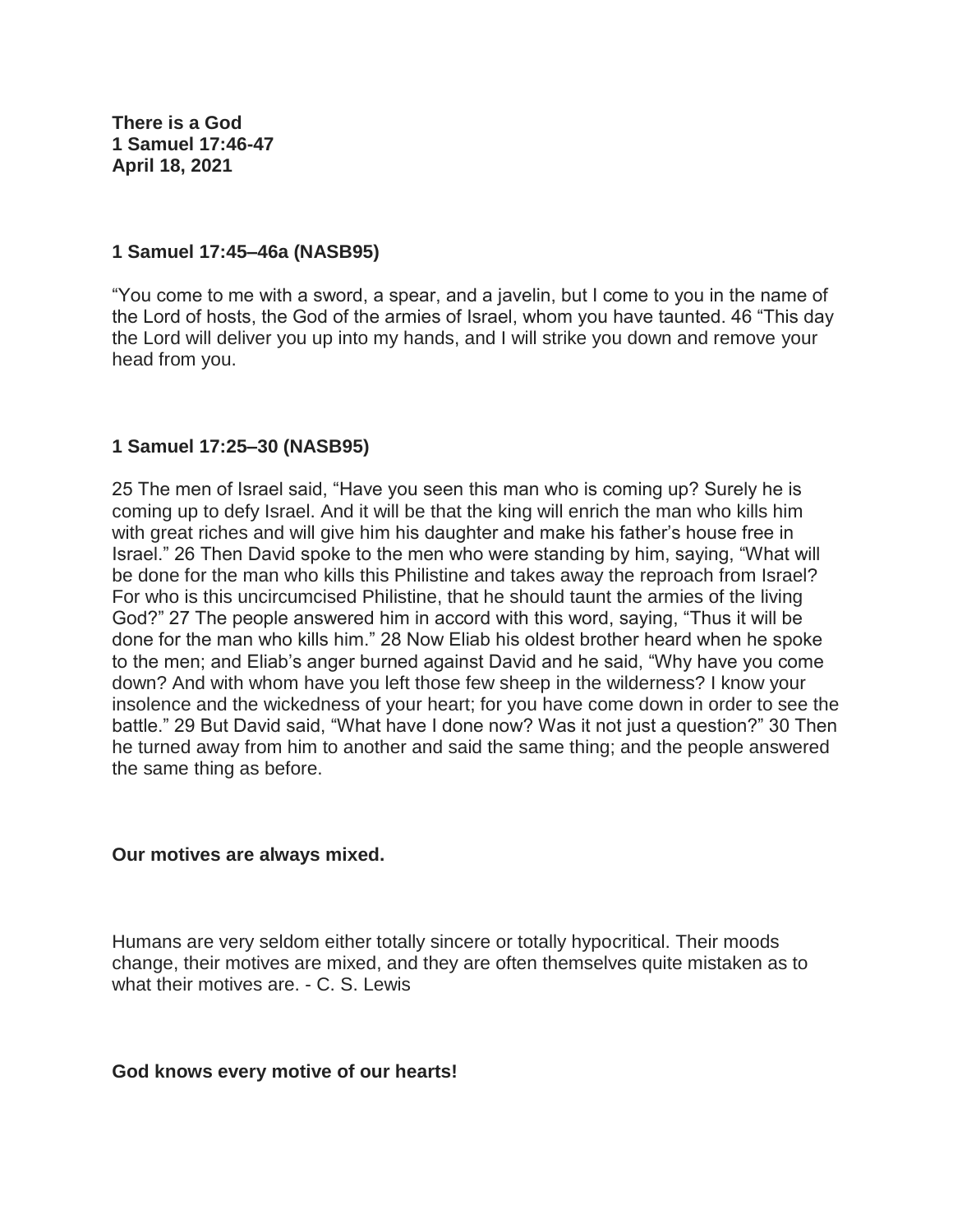### **Psalm 44:21 (NASB95)**

For He knows the secrets of the heart.

#### **Psalm 139:1–6 (NASB95)**

1 O Lord, You have searched me and known *me.* 2 You know when I sit down and when I rise up; You understand my thought from afar. 3 You scrutinize my path and my lying down, And are intimately acquainted with all my ways. 4 Even before there is a word on my tongue, Behold, O Lord, You know it all. 5 You have enclosed me behind and before, And laid Your hand upon me. 6 *Such* knowledge is too wonderful for me; It is *too* high, I cannot attain to it.

#### **Our mission is clear.**

#### **1 Samuel 17:46 (NASB95)**

"This day the Lord will deliver you up into my hands… that all the earth may know that there is a God in Israel…

## **1 Samuel 17:1–2 (NASB95)**

1 Now the Philistines gathered their armies for battle; and they were gathered at Socoh which belongs to Judah, and they camped between Socoh and Azekah, in Ephesdammim. 2 Saul and the men of Israel were gathered and camped in the valley of Elah, and drew up in battle array to encounter the Philistines.

"so all the earth may know there is a God in Israel"

## **1 Samuel 17:46–47 (NASB95)**

46 "This day the Lord will deliver you up into my hands, and I will strike you down and remove your head from you. And I will give the dead bodies of the army of the